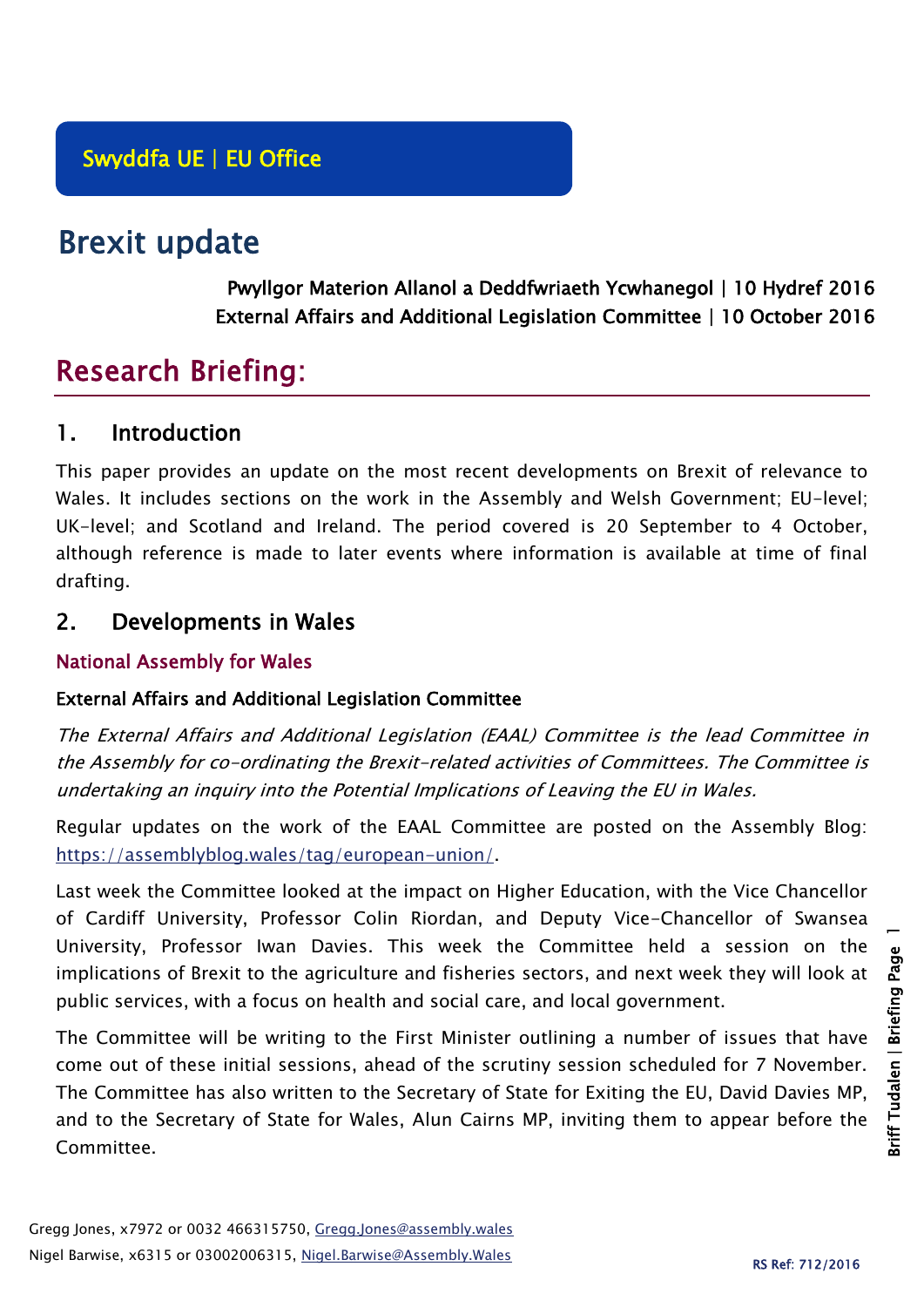## Climate Change, Environment and Rural Affairs Committee

This Committee has launched an inquiry to look at [Future of Agricultural and Rural](http://www.senedd.assembly.wales/mgIssueHistoryHome.aspx?IId=15876)  [Development Policies in Wales,](http://www.senedd.assembly.wales/mgIssueHistoryHome.aspx?IId=15876) including a stakeholder consultation. In an evidence session on 28 September the committee heard about possibilities for the immediate post-Brexit period, and what the longer-term policy focus could be for agriculture and rural affairs.

#### **Other**

A number of the other Assembly Committees are discussing possible inquiries into Brexit and as these firm up we will include details in this **Brexit Update.** 

#### Plenary debates

On 21 September the [Assembly agreed a](http://www.assembly.wales/en/bus-home/pages/rop.aspx?meetingid=3991&assembly=5&c=Record%20of%20Proceedings#424888) motion on the Single Market:

1. Notes the importance of access to the EU Single Market for the Welsh economy.

2. Calls for clarity on the Welsh Government's position on the free movement of people between the UK and the EU, post the UK leaving the EU.

3. Welcomes the interest in establishing new trade agreements between the UK and other countries around the world.

4. Calls on the Welsh Government to work with the UK Government to ensure the best deal for Wales.

#### Welsh Government

On 28 September First Minister Carwyn Jones lead the [first meeting of the European Advisory](http://gov.wales/about/cabinet/cabinetstatements/2016-new/euadvisory/?lang=en)  [Group.](http://gov.wales/about/cabinet/cabinetstatements/2016-new/euadvisory/?lang=en)

The Cabinet Secretary for Education has established a Higher Education Working Group on Brexit, which met for the first time on 28 September.

On 29 September Finance Secretary Mark Drakeford announced that more than £16m of EU [funds](http://gov.wales/newsroom/finance1/2016/58618309/?lang=en) will be invested in two North Wales projects: one focusing on the marine energy sector the other on training programmes for people affected by long-term unemployment and economic inactivity.

The Cabinet Secretary for the Environment and Rural Affairs, Lesley Griffiths, has announced an expression of interest window for a  $E1.5$ million scheme to support organic farmers and [producers](http://gov.wales/newsroom/environmentandcountryside/2016/160928-1.5m-glastir-organic-scheme-to-open/?lang=en) will open on the 17 October 2016.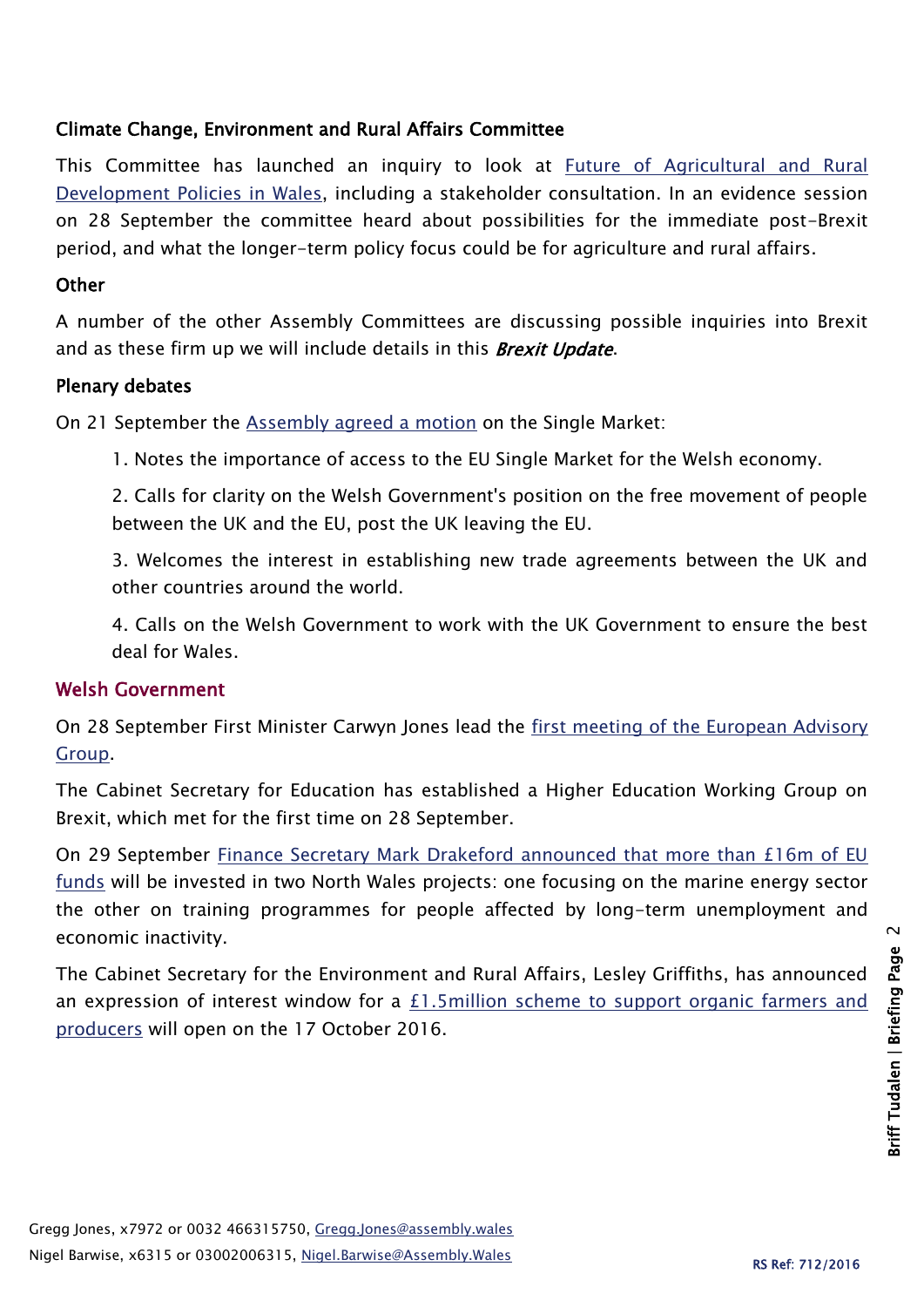## Welsh stakeholders

NFU Cymru has written to the Cabinet Secretary for Environment and Rural Affairs, Lesley Griffiths AM, to outline [their priorities for RDP delivery during](https://www.nfu-cymru.org.uk/news/latest-news/wales-rdp-must-deliver-for-rural-wales/) the period of the transition out [of the EU.](https://www.nfu-cymru.org.uk/news/latest-news/wales-rdp-must-deliver-for-rural-wales/)

# 3. EU level developments

## The Single Market

The Single Market continues to be the prominent theme in the discussions around Brexit, and the question of flexibility (or not) on freedom of movement.

For example on 29 September the [Italian Prime Minister Matteo Renzi](http://www.bbc.co.uk/news/uk-politics-37502578?ocid=socialflow_twitter&ns_mchannel=social&ns_campaign=bbcnews&ns_source=twitter) was asked 'whether there could be "flexibility" over EU rules on freedom of movement and access to the singlemarket, he said "I think this is a very interesting debate, because this debate will be a debate about the concept of rules in the EU." But he said that debate could only begin once the UK had triggered article 50 – the official procedure for it to start leaving the EU – and he warned: "It will be impossible to give to British people more rights than other people outside the EU."'

A number of business leaders have spoken out on this as well. For example at the Paris Motor Show on 28 September the [chief executive of the Society of Motor Manufacturers and](http://www.bbc.co.uk/news/business-37497359)  [Traders \(SMMT\),](http://www.bbc.co.uk/news/business-37497359) Mike Hawes was quote as saying: "We are very concerned that the future state of the automotive industry and the success could be jeopardised if we are not in the single market."

The heads of [Nissan,](http://uk.reuters.com/article/uk-autoshow-paris-nissan-britain-idUKKCN11Z1YQ) Toyota and [Jaguar Land Rover](http://uk.reuters.com/article/autoshow-paris-jaguarlandrover-idUKU8N19L05I?type=companyNews) have also talked about needing to review their investment decisions and raised the possibility of compensation if UK-EU trade is subject to tariffs.

On 23 September [German Finance Minister Wolfgang Schäuble and his French counterpart](http://www.reuters.com/article/us-eu-britain-germany-france-idUSKCN11T1WY)  [Michel Sapin](http://www.reuters.com/article/us-eu-britain-germany-france-idUSKCN11T1WY) brushed aside comments from British Foreign Secretary Boris Johnson suggesting there was no link between the EU's principle of free movement and access to its single market, saying they could send Johnson a copy of the Lisbon Treaty and even travel to London to explain it to him in English.

Maltese Prime Minister Joseph Muscat told British TV channel [Sky News](http://news.sky.com/story/brexit-deal-must-be-inferior-to-membership-eu-leader-warns-10586796) that the 'Brexit deal 'must be inferior' to membership'

The impact of Brexit has been a prominent theme in recent months, both pre-referendum and post-referendum. Markets saw turbulence last week following the Prime Minister's speech on Brexit, with sterling reaching a 31-year low against the dollar.

 $\mathsf{m}$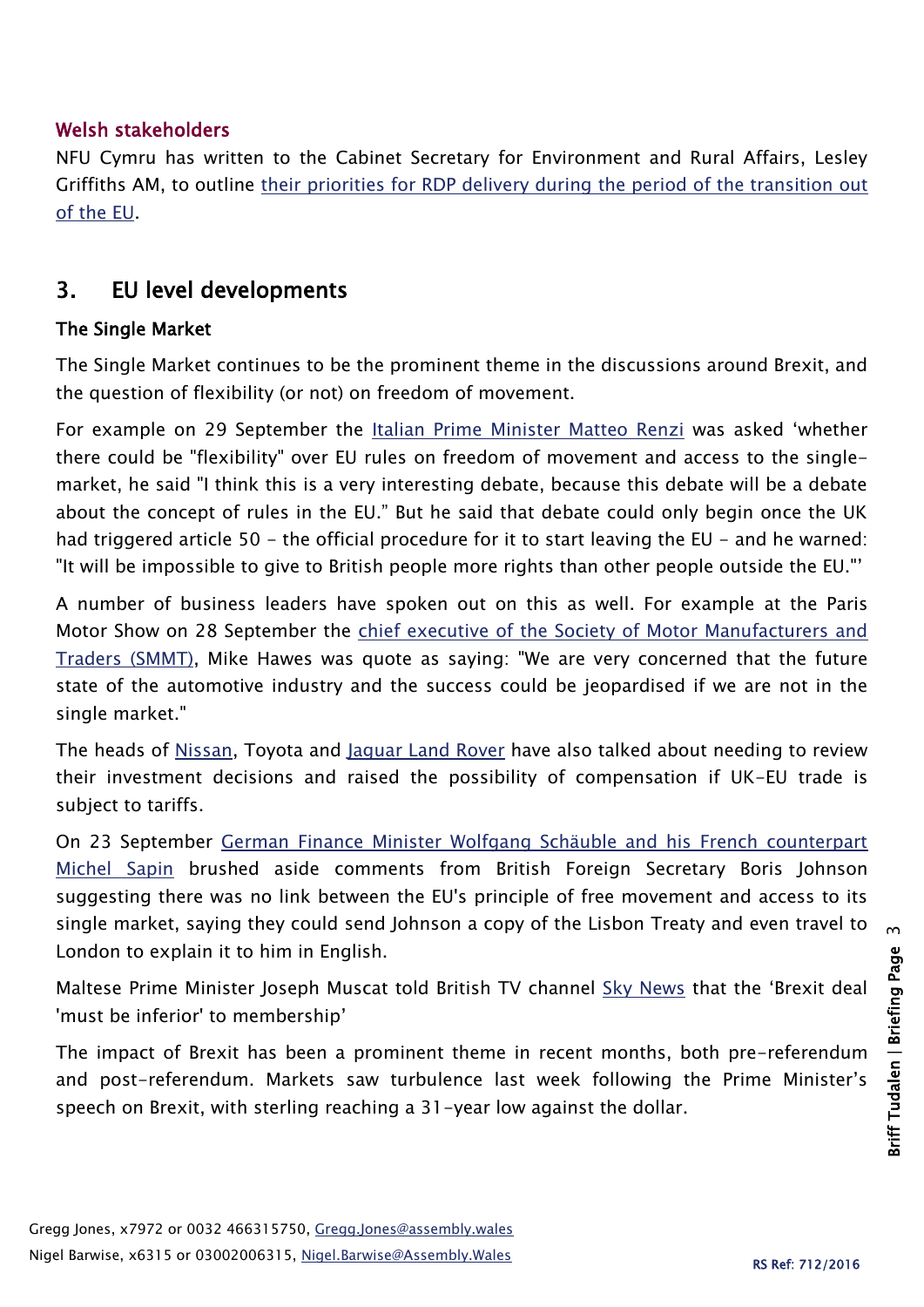The International Monetary Fund (IMF) published its [World Economic Forecast,](http://www.imf.org/en/News/Articles/2016/10/03/AM2016-NA100416-WEO) which included a cut in the its forecast for UK economic growth next year to 1.1% and an assessment that the global recovery remains "weak and precarious".

On the 27 September the World Trade Organisation issued its [trade forecast.](https://www.wto.org/english/news_e/pres16_e/pr779_e.htm) This included the following reference to Brexit:

The outlook for the remainder of this year and next year is affected by a number of uncertainties, including financial volatility stemming from changes in monetary policy in developed countries, the possibility that growing anti-trade rhetoric will increasingly be reflected in trade policy, and the potential effects of the Brexit vote in the United Kingdom, which has increased uncertainty about future trading arrangements in Europe, a region where trade growth has been relatively strong.

The UK referendum result did not produce an immediately observable downturn in economic activity as measured by industrial production or employment; the main impact was a 13% drop in the exchange rate of the pound against the US dollar and an 11% decline in its value against the euro. Effects over the longer term remain to be seen. Economic forecasts for the UK in 2017 range from fairly optimistic to quite pessimistic. Our forecast assumes an intermediate case, with a growth slowdown next year but not an outright recession.

On 21 September the [OECD forecast UK growth at 1% in 2017, down from 1.8% this year](http://www.oecd.org/eco/outlook/OECD-Interim-Economic-Outlook-September-2016-handout.pdf) (the pre-referendum forecast for 2017 was 2% growth). For the Eurozone the projection is 1.4% next year, down from 1.5% this year:

Global GDP growth is projected to remain flat around 3% in 2016 with only a modest improvement projected in 2017. This forecast is largely unchanged since June 2016 with weaker conditions in advanced economies, including the effects of Brexit, offset by a gradual improvement in major emerging market commodity producers.

Also on 21 September the Office for National Statistics published its [Assessment of the UK](https://www.ons.gov.uk/economy/nationalaccounts/uksectoraccounts/articles/assessmentoftheukpostreferendumeconomy/september2016)  [post-referendum economy: September 2016.](https://www.ons.gov.uk/economy/nationalaccounts/uksectoraccounts/articles/assessmentoftheukpostreferendumeconomy/september2016) The Chief Economist said:

As the available information grows, the referendum result appears, so far, not to have had a major effect on the UK economy. So it hasn't fallen at the first fence but longer-term effects remain to be seen. The index of services published soon and the preliminary estimate of third quarter GDP, published at the end of October will add significantly to the evidence.

#### European Council/Council of Ministers

Nothing to report.

#### European Commission

On 29 September the [Commission referred the United Kingdom to the Court](http://europa.eu/rapid/press-release_IP-16-3128_en.htm) over its failure to propose sites for the protection of the harbour porpoise.

#### European Parliament

On 29 September the European Parliament's [Constitutional Affairs Committee \(AFCO\)](http://www.europarl.europa.eu/sides/getDoc.do?pubRef=-%2f%2fEP%2f%2fTEXT%2bCOMPARL%2bAFCO-OJ-20160929-1%2b01%2bDOC%2bXML%2bV0%2f%2fEN&language=EN) held a session on the consequences of the EU referendum vote, with presentation by experts: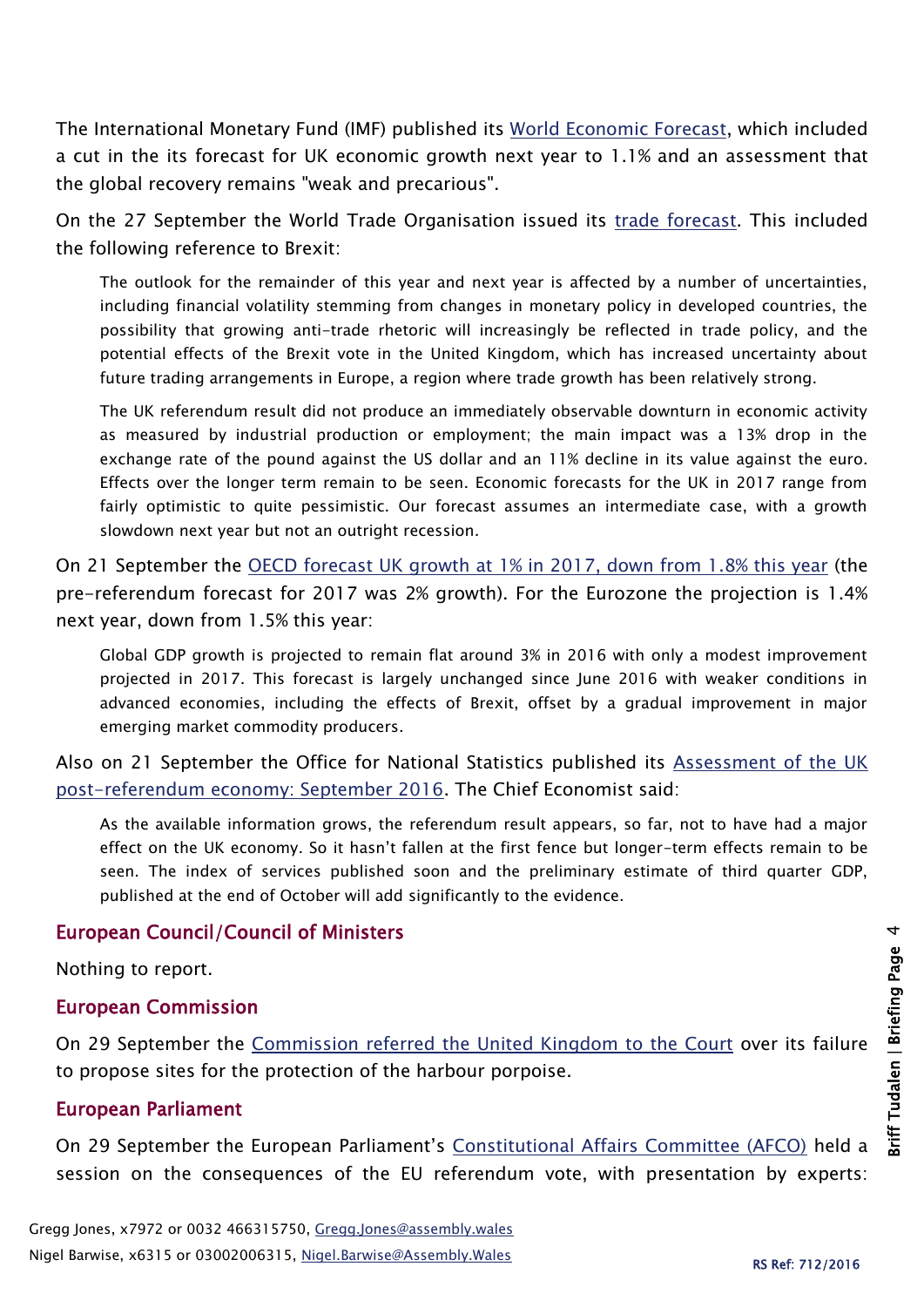Guntram Wolff (Director of Bruegel); Giorgio Maganza (former Director for Institutional Affairs at the Council of the EU); and Yves Bertoncini (Director of Notre Europe). This Committee also commissioned a number of studies on the implications of Brexit, which have been prepared by the European Parliament's policy department and which are available from this [link.](http://www.europarl.europa.eu/committees/en/afco/home.html)

Once Brexit negotiations begin the European Parliament will be a responsible and active partner, [President of the European Parliament Martin Schulz](http://www.europarl.europa.eu/news/en/news-room/20160916STO43196/schulz-discusses-challenges-of-eu-uk-negotiations-with-theresa-may) told UK Prime Minister Theresa May on 23 September.

On 20 September the European Parliament's Information Office in the UK held a debate on [British Press Coverage of the](http://www.europarl.org.uk/en/uk-events/forthcomingevents/presscoverageref.html) EU Referendum.

## Other: EU media

[Europe unimpressed by May's tough talk on Brexit](http://www.politico.eu/article/europe-unimpressed-by-may-tough-talk-on-brexit-hard-europe-negotiation/) (Politico).

# 4. UK level developments

## UK Government: Prime Minister speech

On 2 October the Prime Minister made a [speech](http://www.bbc.co.uk/news/uk-politics-37535527) on Brexit at the Tory Party conference, covering a number of issues:

- Article 50: the UK Government will trigger this no later than the end of March 2017. It will not consult the Houses of Parliament in doing this, asserting the right of royal prerogative, and that the UK Government will defend this position in the courts
- Great Repeal Bill: to be presented in the next Queen's Speech, the Bill will remove the European Communities Act 1972 from the statute book and enshrine all existing EU law into British law. The repeal Bill will enable Parliament to amend and cancel any unwanted legislation (subject to international commitments and future trade relations with the EU) and also end the jurisdiction of the European Court of Justice in the UK. The repeal of the 1972 act will not take effect until the UK leaves the EU under Article 50. The Prime Minister's speech makes no reference to the role of the Devolved Legislatures in this process.
- Control over immigration: the UK will decide on its own immigration rules post-Brexit.
- Workers' rights: the Prime Minister gave a commitment to preserve existing workers' rights enshrined under EU law and to further enhance these
- No opt-outs, one United Kingdom: the Brexit negotiations will be undertaken as the UK and the UK will as one United Kingdom – there is no opt-out for Brexit and the Prime Minister stated 'I will never allow divisive nationalists to undermine the precious union between the four nations of our United Kingdom'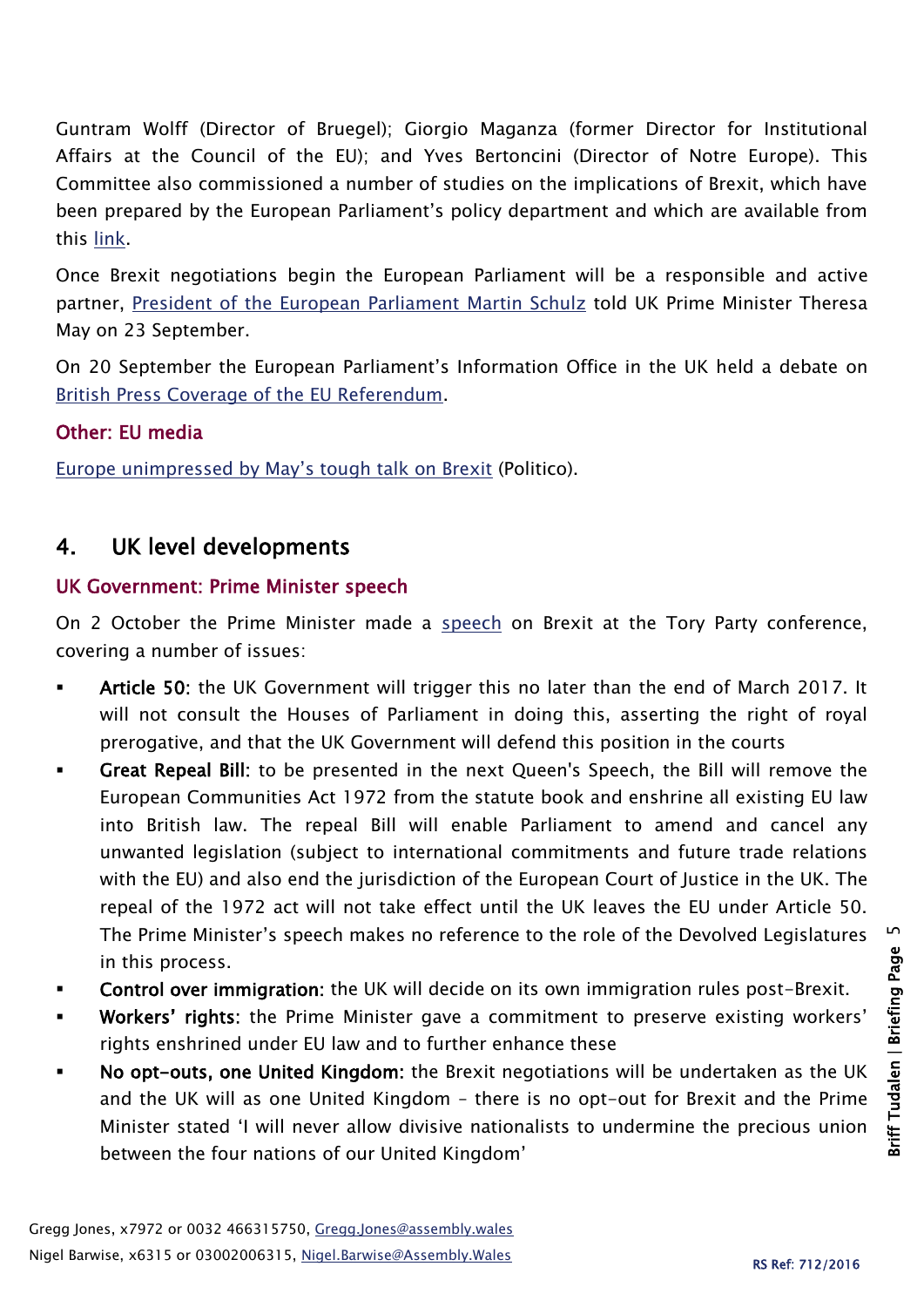No replica model: negotiations with the EU will not be about copying another model - Norway model or Switzerland model. It is going to be an agreement between an independent, sovereign United Kingdom and the European Union. The focus will be on free trade, in goods and services aimed at giving British companies the maximum freedom to trade with and operate in the single market - and let European businesses do the same in the UK.

An initial assessment of the Prime Minister's speech and Great Repeal Bill idea was made [Professor Mark Elliott, Professor of Public Law at the University of Cambridge,](https://publiclawforeveryone.com/2016/10/02/theresa-mays-great-repeal-bill-some-preliminary-thoughts/) on the Public Law for Everyone web-site.

On 29 September Theresa May [spoke to the Czech Prime Minister Bohuslav Sobotka,](https://www.gov.uk/government/news/pm-call-with-czech-prime-minister-29-september-2016) and on 27 September she met [President Anastasiades of Cyprus](https://www.gov.uk/government/news/pm-meeting-with-president-anastasiades-of-cyprus-27-september-2016) and also spoke to the [Belgian Prime](https://www.gov.uk/government/news/pm-phone-call-with-belgian-pm-charles-michel-27-september-2016)  [Minister Charles Michel](https://www.gov.uk/government/news/pm-phone-call-with-belgian-pm-charles-michel-27-september-2016) as part of her continuing rounds of consultation on Brexit.

On 27 September Foreign Secretary Boris Johnson MP said that the [UK will help Turkey join](http://www.politico.eu/article/boris-johnson-uk-will-help-turkey-join-the-eu/)  [the EU.](http://www.politico.eu/article/boris-johnson-uk-will-help-turkey-join-the-eu/)

#### UK Government: EU funding guarantee update

On 3 October the UK Chancellor Philip Hammond MP published an updated UK Government guarantee to support projects receiving funding under the current round of EU programmes. This follows on from the original guarantee published by the Chancellor in August.

The August statement gave a deadline for the guarantee to cover projects submitted before the 2016 Autumn Statement (i.e. effectively a November 2016 deadline). The October statement extends this deadline to 'the point at which the UK leaves the EU', following pressure from the Devolved Administrations, including the Welsh Government for the deadline to be extended. This gives every prospect that the guarantee would last at least until early 2019, given the Prime Minister's announcement at the Tory Party Conference on 2 October of her intention to trigger Article 50 before the end of March 2017, and given the general expectation the negotiations on withdrawal would take at least 2 years (the timeframe set in Article 50 – which can be extended if there is unanimous agreement by the EU27 and UK to do this).

The October statement confirms that the UK Government will:

guarantee EU funding for structural and investment fund projects, including agri-environment schemes, signed after the Autumn Statement and which continue after we have left the EU.

… These conditions will be applied in such a way that the current pipeline of committed projects are not disrupted, including agri-environment schemes due to begin this January.

… Where the devolved administrations sign up to structural and investment fund projects under their current EU budget allocation prior to Brexit, the government will ensure they are funded to meet these commitments.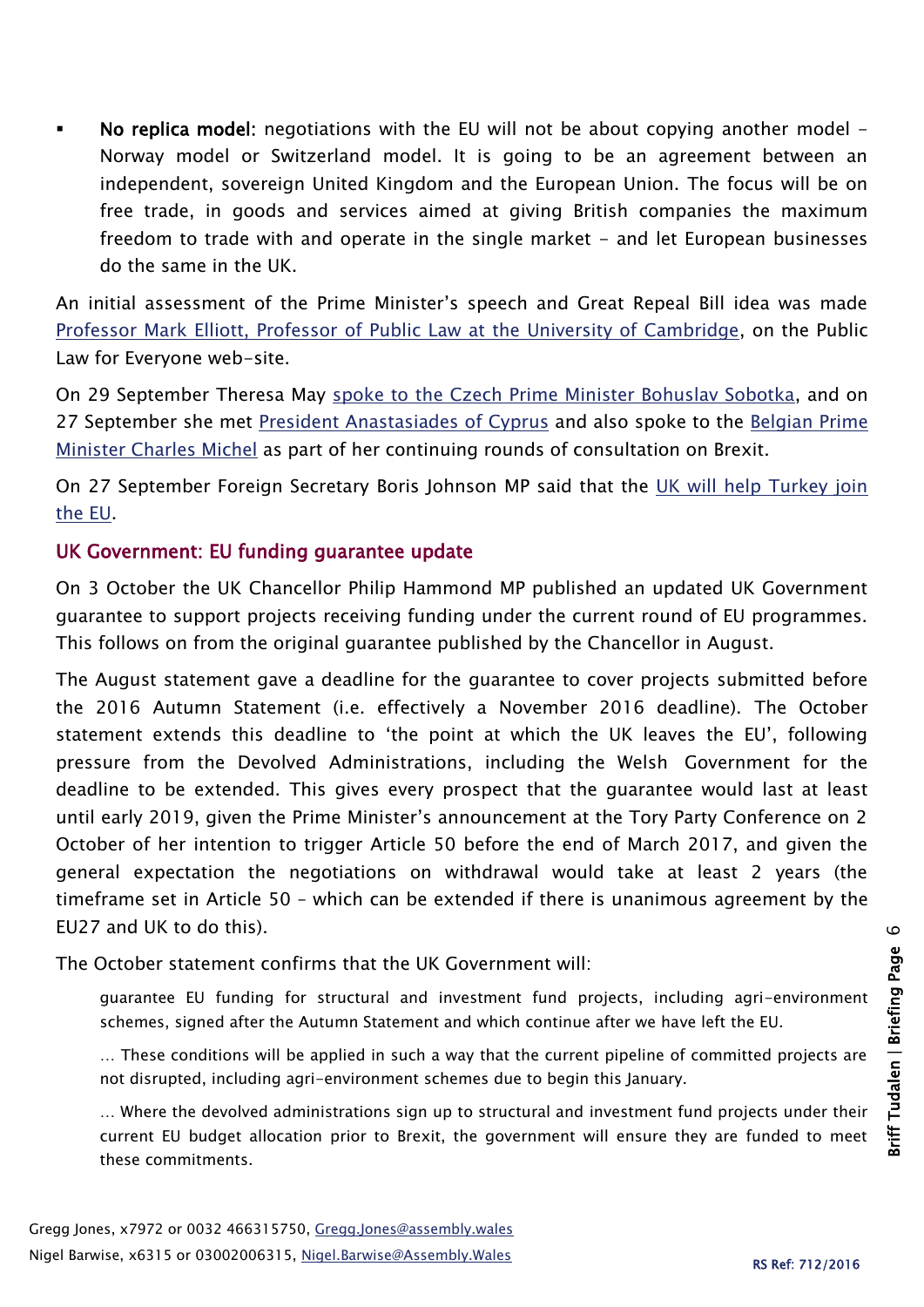The specific references to agri-environment schemes due to begin in January alleviates the concerns expressed by the Welsh Government about the uncertainty around funding for these, and which had not been addressed in the Chancellor's original Autumn statement. The Welsh Government has not yet (at time of writing) made a formal response to the most recent statement, however, the [First Minister in response to the August statement](http://gov.wales/newsroom/firstminister/2016/160813eu/?lang=en) by Hammond, had called for the guarantee to be extended to 2023 to cover the whole of the current funding period (which runs from 2014-2020).

#### House of Commons

The House of Commons has been in recess between 15 September and 10 October. However, during this period a number of Committees have issues calls for evidence:

- 20 September the Select Committee on Health issued a call for evidence for a new inquiry [Brexit and health and social care.](http://www.parliament.uk/business/committees/committees-a-z/commons-select/health-committee/inquiries/parliament-2015/brexit-and-health-and-social-care-16-17/)
- 29 September the Select Committee on Education issued a call for evidence for a new inquiry [The impact of exiting the European Union on higher education.](http://www.parliament.uk/business/committees/committees-a-z/commons-select/education-committee/news-parliament-2015/brexi-impact-higher-education-launch-16-17/)

A new Committee on Exiting the EU is also being established and we understand the vote for the Chair (who will be from the Labour Party) is scheduled for 19 October.

## House of Lords

The House of Lords European Union Committee and its six Sub-Committees is undertaking a "[co-ordinated series of inquiries](http://www.parliament.uk/business/committees/committees-a-z/lords-select/eu-select-committee-/news-parliament-2015/co-ordinated-inquries-launch/) into the key issues that will arise in the forthcoming negotiations on Brexit".

As with the Commons the Lords has been in recess from 15 September to 10 October.

The Lord EU Select Committee (Chair Lord Boswell) is holding an evidence session with UK Government Ministers on 11 October as part of its inquiry into [Brexit: UK-Ireland relations.](http://www.parliament.uk/business/committees/committees-a-z/lords-select/eu-select-committee-/news-parliament-2015/uk-irish-relations-inquiry-launch/)

The Lord EU External Affairs sub-Committee and EU Internal Market sub-Committee will hold an evidence session with UK Government Ministers on 13 October as part of their joint inquiry into [Brexit: future trade relations between the UK and the EU.](http://www.parliament.uk/business/committees/committees-a-z/lords-select/eu-external-affairs-subcommittee/)

# 5. Scotland

## Scottish Parliament

## European and External Relations Committee

On 22 September the European and External Relations Committee took evidence on [The](http://www.parliament.scot/parliamentarybusiness/report.aspx?r=10541&i=96994)  [implications of the EU referendum for Scotland: intergovernmental relations.](http://www.parliament.scot/parliamentarybusiness/report.aspx?r=10541&i=96994)

29 September: [The implications of the EU referendum for Scotland:](http://www.parliament.scot/parliamentarybusiness/report.aspx?r=10551&i=97117) The Committee took evidence from a Scottish government Minister and official, and two Scottish MEPs.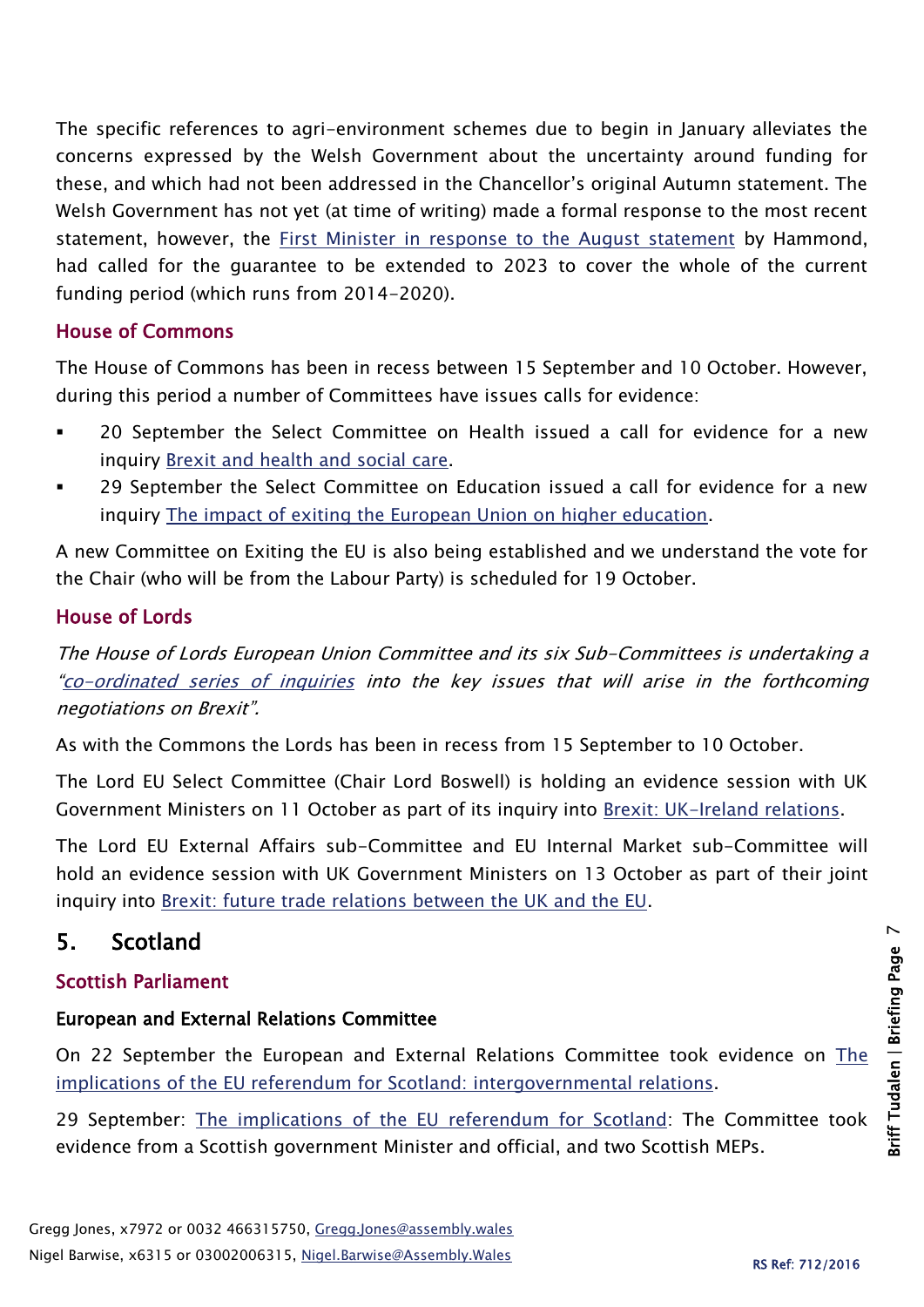The Committee discussed the Scottish Parliament European Union Strategy, and [took](http://www.parliament.scot/parliamentarybusiness/report.aspx?r=10551&i=97119)  [evidence from the Slovak ambassador.](http://www.parliament.scot/parliamentarybusiness/report.aspx?r=10551&i=97119)

#### Scottish Parliament debate

On 27 September the parliament debated [Securing the Interests of Scotland's Rural Economy](http://www.parliament.scot/parliamentarybusiness/report.aspx?r=10542&i=97018)  [Following the EU Referendum.](http://www.parliament.scot/parliamentarybusiness/report.aspx?r=10542&i=97018)

The Parliament debated [Scotland's economy: responding to the European Union referendum](http://www.parliament.scot/parliamentarybusiness/report.aspx?r=10528&i=96909) on 20 September, and [securing the interests of Scotland's rural economy following the](http://www.parliament.scot/parliamentarybusiness/report.aspx?r=10542&i=97018)  [European Union referendum](http://www.parliament.scot/parliamentarybusiness/report.aspx?r=10542&i=97018) on 27 September.

#### Scottish and UK Government Brexit Ministers meet

A panel of experts met on 3 October to discuss the [impact of the EU referendum on the](http://news.scotland.gov.uk/News/Europe-and-the-environment-2c58.aspx)  [environment and climate change.](http://news.scotland.gov.uk/News/Europe-and-the-environment-2c58.aspx) It will provide advice to the Scottish Government's Standing Council on Europe.

On 30 September Cabinet Secretary for Justice Michael Matheson urged the UK Government to [opt in to a new European policing co-operation framework](http://news.scotland.gov.uk/News/European-collaboration-on-policing-2bff.aspx) to ensure police continue to have access to key data and other resources held by EU crime-fighting agency Europol.

Speaking at the annual convention of the Institute of Directors on 27 September, First Minister Nicola Sturgeon described [membership of the single market](http://news.scotland.gov.uk/News/FM-highlights-importance-of-membership-of-single-market-2bcc.aspx) as the "obvious [consensus position"](http://news.scotland.gov.uk/News/FM-highlights-importance-of-membership-of-single-market-2bcc.aspx) among leave and remain voters in the EU referendum - and said that the UK-wide result was not a mandate for a hard Brexit.

On 26 September External Affairs Secretary Fiona Hyslop [met the French Government's](http://news.scotland.gov.uk/News/EU-discussion-with-French-Government-2bc1.aspx)  [Minister of State](http://news.scotland.gov.uk/News/EU-discussion-with-French-Government-2bc1.aspx) for European Affairs Harlem Désir.

# 6. Northern Ireland

On 4 October Finance Minister Máirtín Ó Muilleoir responded to Chancellor Hammond's statement on [EU structural and peace fund bids.](https://www.finance-ni.gov.uk/news/o-muilleoir-responds-chancellor-hammonds-statement)

On 22 September the Committee for Agriculture, Environment and Rural Affairs had an oral briefing from their research service - [Northern Ireland's Environment -](http://aims.niassembly.gov.uk/committees/meetingiob.aspx?&cid=3&caid=19099&md=22/09/2016%2000:00:00&mid=10764&iobid=272479&eveid=10764&bd=0) Background and [Possible Brexit considerations.](http://aims.niassembly.gov.uk/committees/meetingiob.aspx?&cid=3&caid=19099&md=22/09/2016%2000:00:00&mid=10764&iobid=272479&eveid=10764&bd=0)

On 21 September and 5 October the Committee for The Executive Office had briefings on UK [Exit from EU.](http://aims.niassembly.gov.uk/committees/meetingiob.aspx?&cid=15&caid=19072&md=21/09/2016%2000:00:00&mid=10797&iobid=272288&eveid=10797&bd=0)